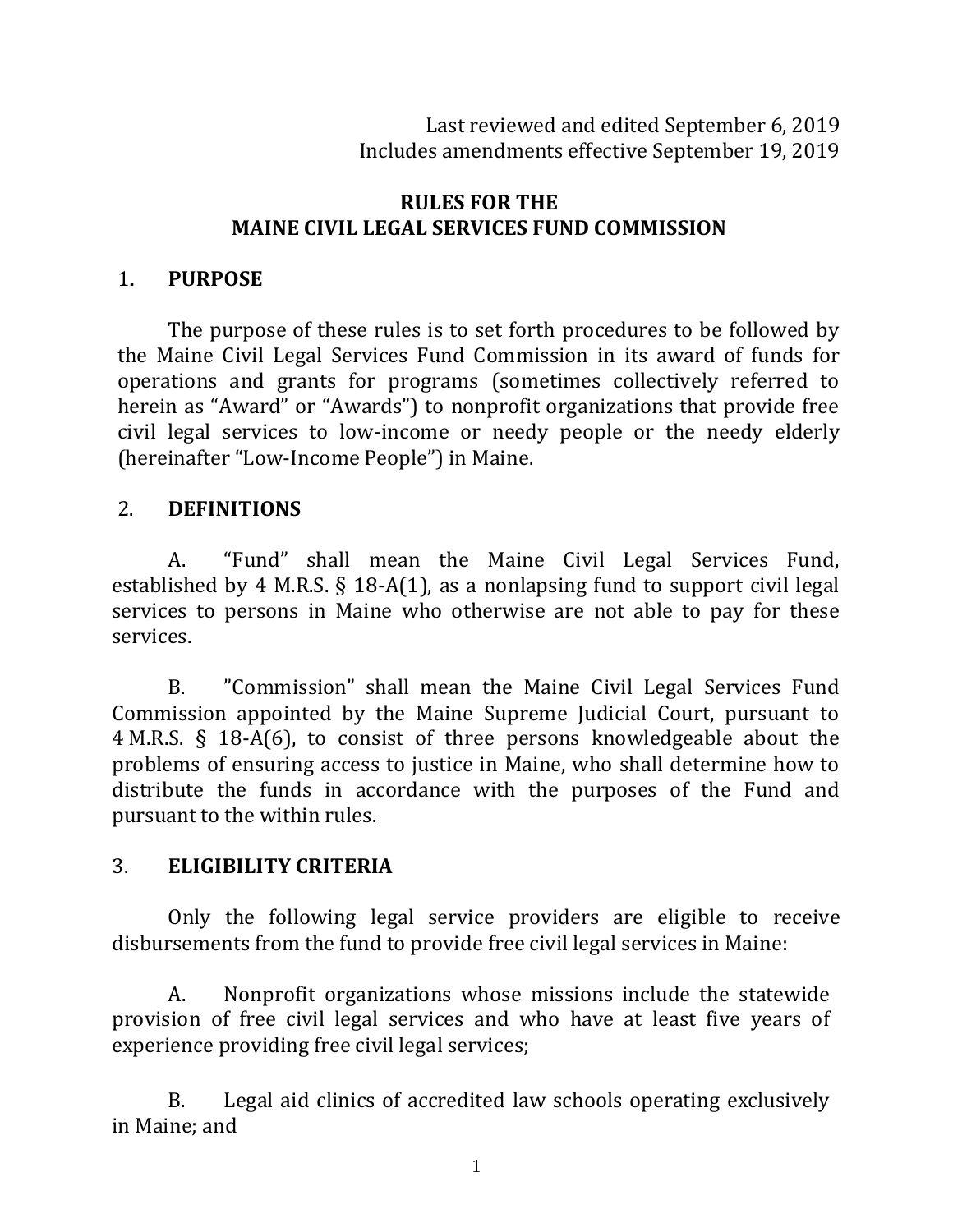C. Programs whose primary mission is to coordinate pro bono legal services on a statewide basis for low-income people in Maine.

### 4. **SELECTION CRITERIA**

The Commission shall make awards for operational support and for specific programs, in either case to assist with their mission, to those organizations that demonstrate the ability to provide services that efficiently and effectively maintain and enhance access to justice for Low Income People in Maine. The selection criteria may include, but is not limited to, the following categories. *An applicant is not required or expected to demonstrate ability to meet each of the selection criteria.* The selection criteria are not listed in order of importance nor are they given weighted preference in evaluating applications.

I. Client centered and responsive to the needs of low-income people or communities.

II. Provides needed access to justice in an effective manner.

III. Collaborates with other legal aid and community services, and other entities doing similar work.

IV. Does not duplicate existing services.

V. Innovative in approach, with the potential to foster substantive improvements.

VI. Has the potential for independent financial and programmatic continuity, including independent funding sources.

VII. Includes a meaningful evaluation component to measure the desired objectives.

VIII. Well planned and presented, with reasonable and obtainable objectives.

IX. Establishes time parameters for the project to reach its objectives, and an economically feasible budget.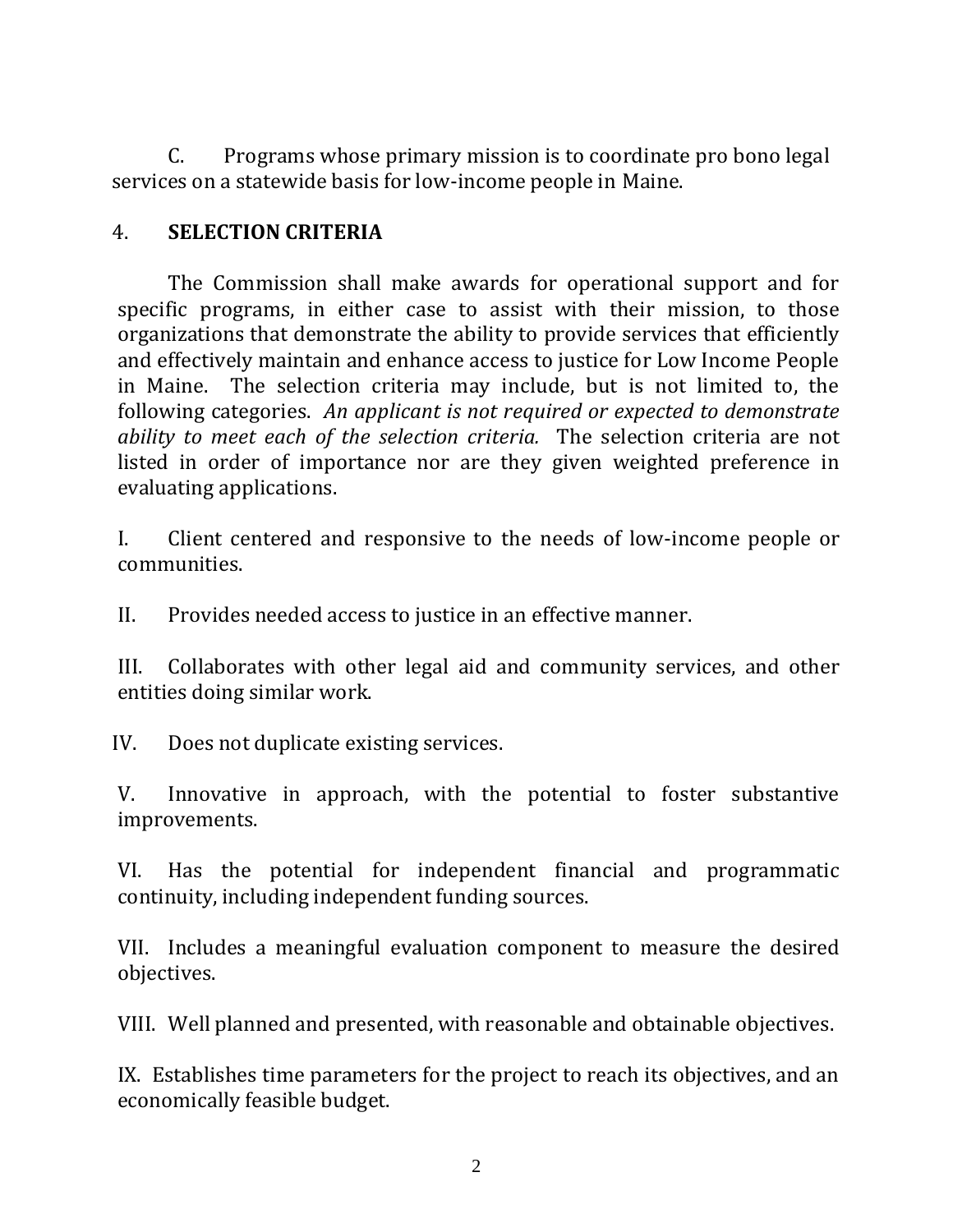X. An established history of quality service and fiscal responsibility.

# 5. **APPLICATION PROCEDURES**

A. A request for applications will be published by the Commission for the coming two-year cycle no later than September  $1<sup>st</sup>$  of the odd numbered year. Applications for Awards must be submitted to the Commission, at the address as set forth in the request for applications on or before October 15th of the odd numbered year, on forms developed by the Commission.

B. Subject to the provisions of section 8.B., awards will be made no less than biannually and awards distributed on an annual basis.

C. Awards will be determined on a competitive basis.

- D. Grant applications must include the following information:
	- (i) Name and address of the organization;
	- (ii) Form of organization;
	- (iii) Geographic area served and to be served (if different);

(iv) Description of target population served and to be served (if different), including size and needs;

(v) Fee structure for court fees or litigation expenses if such fees are charged (not to include charge for legal services, which must be provided without charge);

(vi) Description of services provided and to be provided with the requested Award (if different);

(vii) History of the organization;

(viii) Description of staffing and management structure;

(ix) List of current funding sources;

(x) Amount of funds requested;

(xi) Description of community and other forms of support (including work with other organizations that provide legal services);

(xii) Annual budget, including, if relevant, the sources of other funds necessary to fully fund the organization or complete the program; and

(xiii) Evaluation plan to measure organization's success.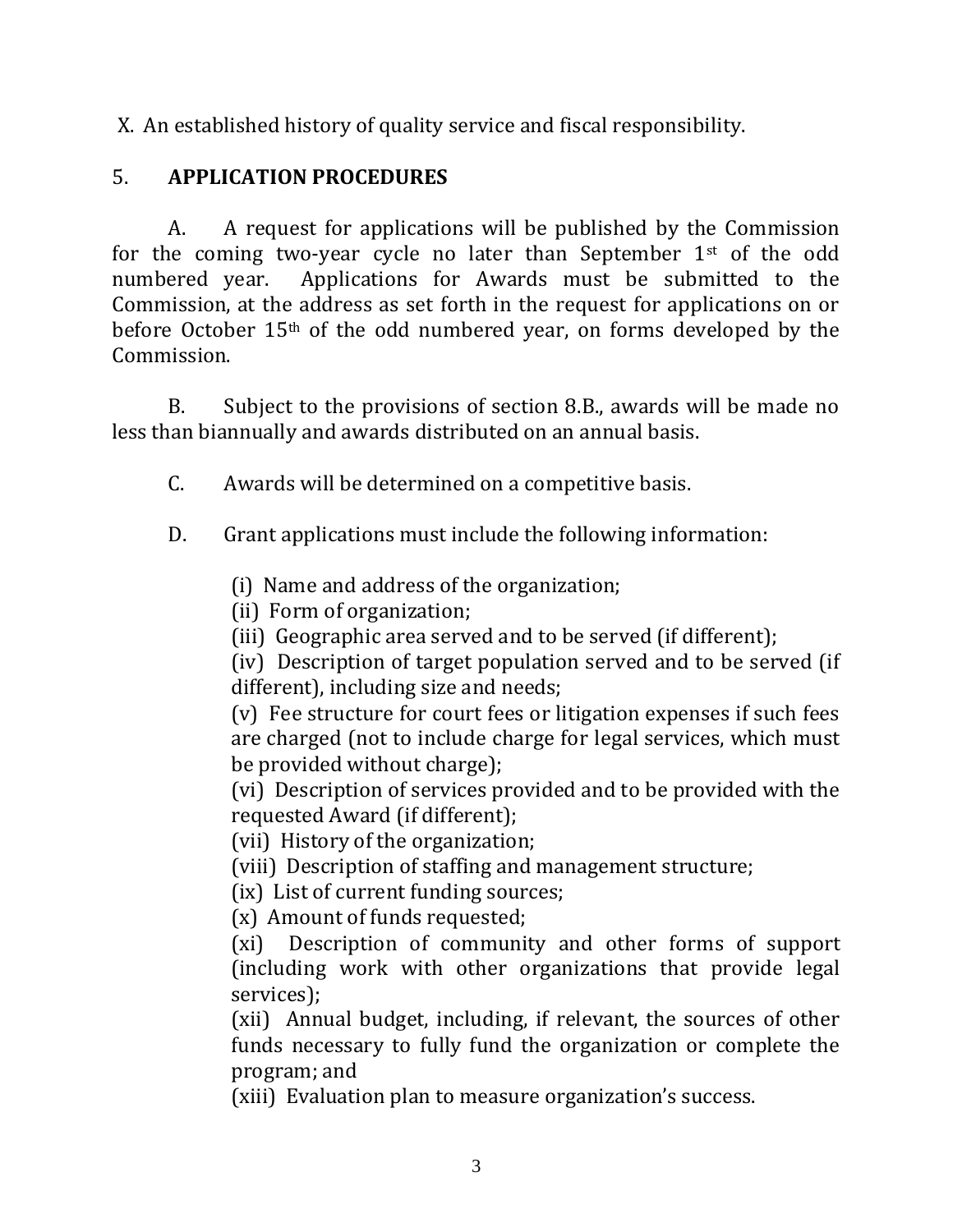E. Applications must be accompanied by the following documents:

(i) Proof of nonprofit status, or in the case of legal aid clinics, proof of affiliation with an accredited law school; and (ii) Audited financial statement of last fiscal year, or if an audit has not been conducted, a financial accounting for the period that has been certified correct by the responsible financial officer.

F. Applicants must submit a hardcopy original and an electronic copy of the application and attached materials.

G. As part of the selection process, the Commission may request an applicant provide additional or clarifying information when it is needed for proper review of the application.

H. Two or more entities may submit a joint application for funding. A joint application will not be given preference solely on the basis of its being a joint application.

I. The Commission will review applications and funds available over a two-year funding cycle in an amount to be determined by the Commissioner. The Awards shall be made no later than December  $1<sup>st</sup>$  of the odd numbered year and shall be distributed consistent with paragraph 8 of these rules.

## 6. **GRANT AWARD PROCEDURES**

A. The Commission will hold a public meeting, with adequate notice given, at which it will make final decisions regarding the Awards.

B. Prior to the public meeting, each member of the Commission will receive a copy of the applications and will evaluate each application using the criteria set forth in these rules, as well as any other criteria the Commission deems appropriate for each funding cycle.

C. The Commission members will discuss their evaluations and deliberate publicly as to the selection of the Fund recipients. The Commission may, if necessary, adjourn the meeting and reconvene at a later date to complete its deliberations.

4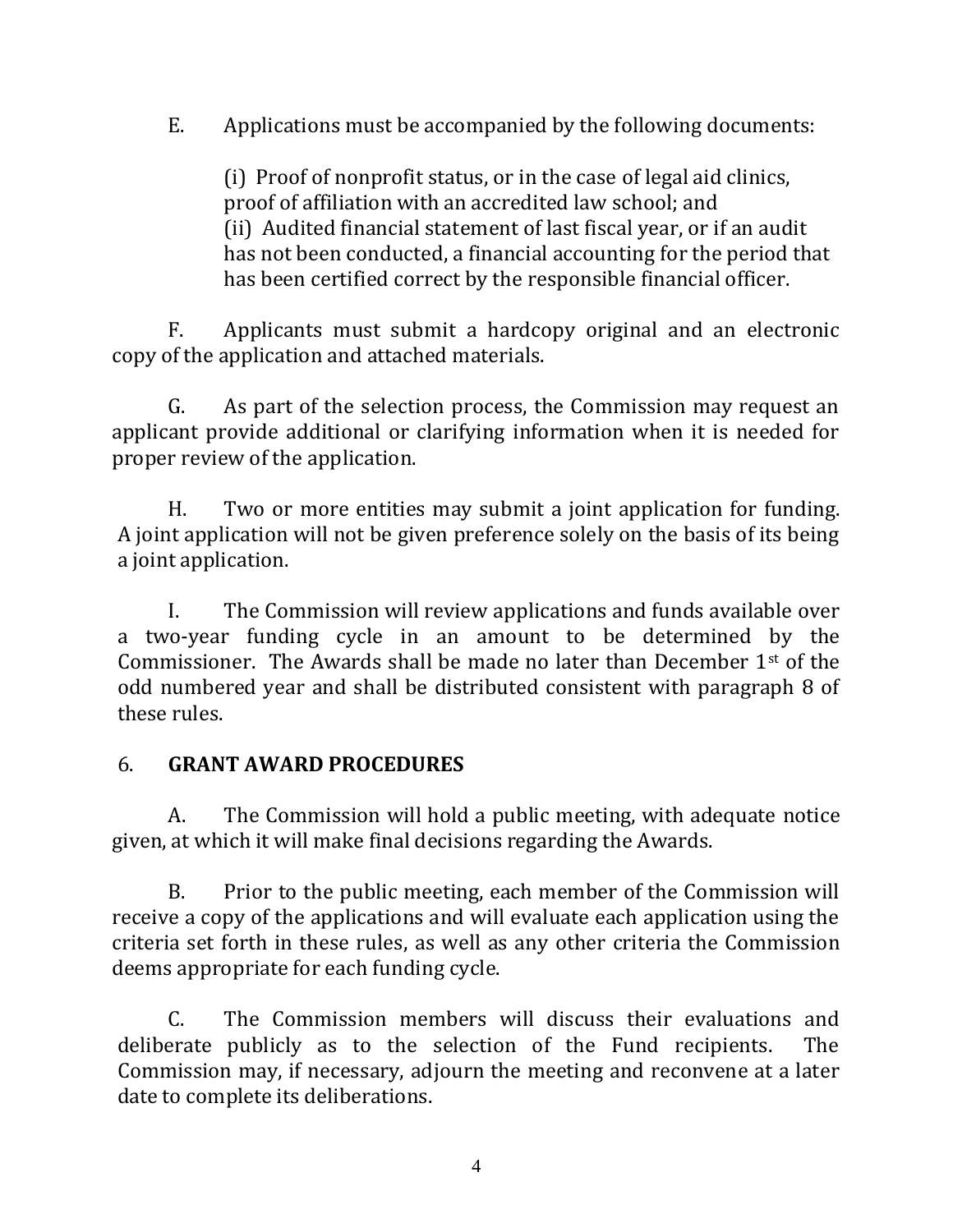D. The funding cycle for the Awards will be every two years, with the selection-process taking place in the fall of alternate years.

## 7. **DISTRIBUTION OF FUNDS**

A. Funds must be distributed at least quarterly, commencing in January, with disbursements occurring in April, July, and October.

B. The Commission may review the allocation of funds every two years, or sooner on the request of any Commission member, and may make adjustments to the amount of the Award when appropriate. This review may include withdrawing or voiding the award or grant of funds to a recipient because the program proposed in the application has ceased to exist, the recipient has ceased to exist, the funds have not been used as represented in the application or for such other reason as determined by a unanimous vote of the Commission to be in the best interest of the Fund.

C. Money disbursed from the fund may not be used for the purposes of lobbying as defined in 3 M.R.S.  $\S$  312-A(9), unless the recipient is responding to a specific request from a legislator or representative of a State agency.

## 8**. ANNUAL AND QUARTERLY REPORTING REQUIREMENTS; COMPLIANCE**

A. First time Award recipients shall submit quarterly reports on April 1, July1, October 1, and December 30 during the first year of the Award. All other organizations shall provide to the Commission an annual report to be received by the Commission January 15th for the prior year that funds are received by the recipient organization. The report shall be in narrative form, unless otherwise requested by the Commission, and identify, among other things:

i. The types of cases handled by the recipient as a result of the Award received from the Fund;

ii. The number of people served by the organization as a result of the Award received from the Fund;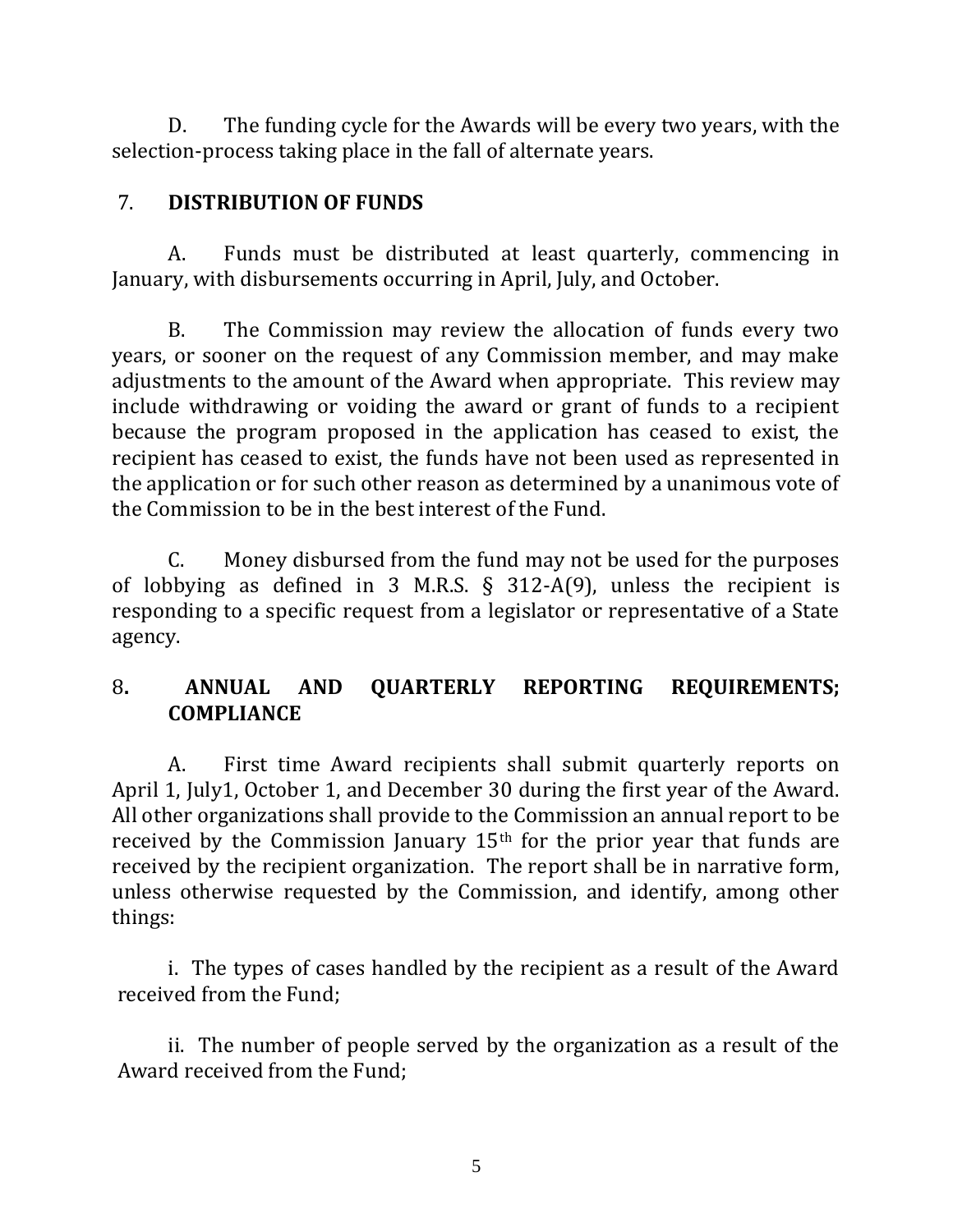iii. Demographic information about the people served as a result of the Award received from the Fund;

iv. The geographical area actually served by the organization as a result of the Award received from the Fund;

v. The status of the matters handled, including whether they are complete or open;

vi. Whether and to what extent the recipient organization complied with the proposal submitted to the Commission at the time of application for an Award; and

vii. Outcomes measurements used to determine compliance.

B. The Commission may require other reports as reasonably necessary, in particular to comply with any statutory reporting requirements.

C. The Commission may conduct site visits to the recipient organization at any time during the award period and in any case in conjunction with the submission of the annual reports.

D. In the event that the Commission determines that the recipient organization has not complied or is not complying with the proposal upon which the Award decision was made by the Commission, the Commission may suspend the distribution of funds to the recipient unless or until the recipient demonstrates to the satisfaction of the Commission that it is complying with the proposal upon which Funds had been awarded.

### 9. **CONFLICT OF INTEREST PROHIBITIONS**

A. No Commission member shall participate in the selection or administration of an Award if a conflict of interest, real or apparent, would result. A conflict of interest is deemed to consist of any financial or other personal interest in an Award if such involvement can be expected to result in subsequent financial remuneration to a member of the Commission, an immediate family member of a Commission member, or a business or law partner or associate of a Commission member.